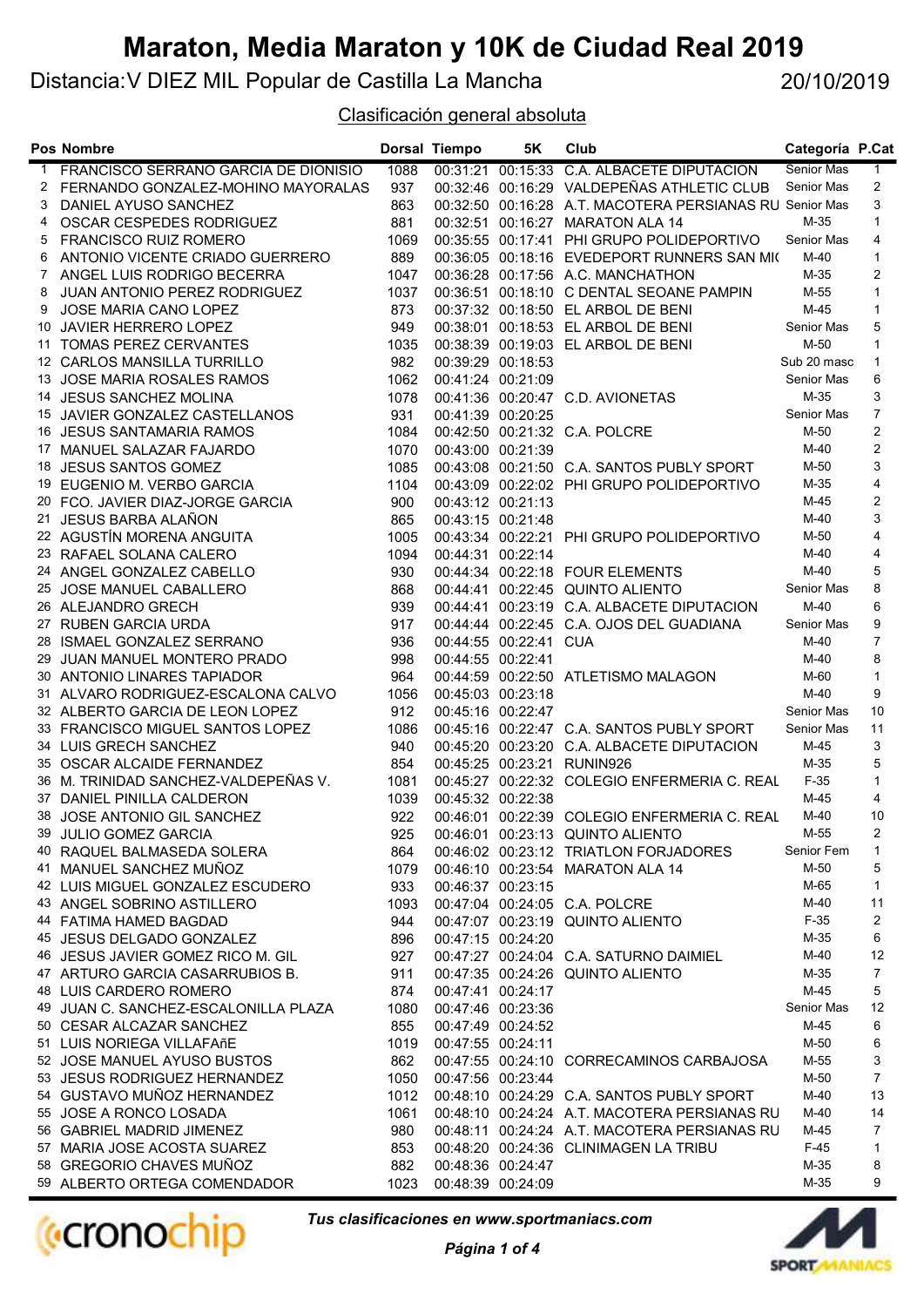Distancia:V DIEZ MIL Popular de Castilla La Mancha

20/10/2019

#### Clasificación general absoluta

| <b>Pos Nombre</b>                                                 |            | Dorsal Tiempo     | 5K | Club                                        | Categoría P.Cat    |                |
|-------------------------------------------------------------------|------------|-------------------|----|---------------------------------------------|--------------------|----------------|
| 60 ALVARO INFANTE ZAPATA                                          | 951        |                   |    | 00:48:45 00:24:56 PHI GRUPO POLIDEPORTIVO   | Senior Mas         | 13             |
| 61 NICOMEDES MOYANO MARTIN DE LUCIA                               | 1009       |                   |    | 00:48:55 00:24:39 QUINTO ALIENTO            | M-60               | $\overline{2}$ |
| 62 JUAN GUZMAN RAMIREZ                                            | 942        | 00:49:02 00:24:23 |    |                                             | M-40               | 15             |
| 63 MARIO MAESO GARCIA                                             | 981        | 00:49:06 00:25:25 |    |                                             | Senior Mas         | 14             |
| 64 PABLO MUÑOZ COBOS                                              | 1010       |                   |    | 00:49:09 00:25:19 TRIATLON FORJADORES       | Senior Mas         | 15             |
| 65 ALFONSO JOSE PARRA VILLAR                                      | 1032       | 00:49:16 00:25:24 |    |                                             | M-55               | $\overline{4}$ |
| 66 ANTONIO TERCERO CALLE                                          | 1100       | 00:49:19 00:25:13 |    |                                             | M-55               | 5              |
| 67 RAIMUNDO MARTIN PAREJA                                         | 984        | 00:49:26 00:25:50 |    |                                             | $M-35$             | 10             |
| 68 FRANCISCO JAVIER SANTAMARIA MEDINA                             | 1082       | 00:49:37 00:26:13 |    |                                             | Senior Mas         | 16             |
| 69 ISAIAS LOPEZ PRADO                                             | 976        | 00:49:40 00:27:15 |    |                                             | Senior Mas         | 17             |
| 70 ISABEL RODRIGUEZ-REY CAMARGO                                   | 1057       |                   |    | 00:49:55 00:25:48 ATLETISMO MALAGON         | $F-45$             | $\overline{2}$ |
| 71 ARSENIO LOPEZ GONZALEZ                                         | 972        |                   |    | 00:49:58 00:26:20 EVEDEPORT RUNNERS SAN MIC | M-45               | 8              |
| 72 AMPARO PUERTA GARCIA                                           | 1112       | 00:50:06 00:25:42 |    |                                             | Senior Fem         | 2              |
| 73 CRISTIAN LOPEZ DEL PRADO MORA                                  | 971        | 00:50:08 00:26:03 |    |                                             | Senior Mas         | 18             |
| 74 SONIA CEPEDANO DUEÑAS                                          | 880        |                   |    | 00:50:22 00:25:38 ANDARINES CIUDAD REAL     | $F-35$             | 3              |
| 75 LUIS MANUEL CONTRERAS SIL                                      | 885        |                   |    | 00:50:26 00:25:48 ATLETISMO MALAGON         | M-55               | 6              |
| 76 MARIA ISABEL PARRA VILLA                                       | 1031       | 00:50:36 00:26:10 |    |                                             | $F-35$             | $\overline{4}$ |
| 77 LUIS PALENCIA DEL CAMPO                                        | 1024       | 00:50:46 00:26:12 |    |                                             | Senior Mas         | 19             |
| 78 PEDRO MINAGORRE DIAZ DE LOPE DIAZ                              | 991        | 00:50:51 00:26:44 |    |                                             | M-35               | 11             |
| 79 RAFAEL HERRERA DONOSO                                          | 947        | 00:50:53 00:26:07 |    |                                             | $M-40$             | 16             |
| 80 DOLORES MORAL JIMENEZ                                          | 1003       |                   |    | 00:51:02 00:25:54 CLINIMAGEN LA TRIBU       | $F-55$             | $\mathbf{1}$   |
| 81 ANASTASIO LOPEZ CIUDAD                                         | 969        |                   |    | 00:51:04 00:26:39 POLCRE CIUDAD REAL        | M-40               | 17             |
| 82 JOSE LUIS RUDA GARCIA                                          | 1065       |                   |    | 00:51:07 00:26:21 PHI GRUPO POLIDEPORTIVO   | M-40               | 18             |
| 83 FRANCISCO TENDERO MOLINA                                       | 1099       |                   |    | 00:51:10 00:25:20 CLUB DE TRAIL ALBACETE    | M-50               | 8              |
| 84 EMILIO MARTIN SANCHEZ                                          | 985        |                   |    | 00:51:14 00:25:39 GRATALDENT                | $M-40$             | 19<br>20       |
| 85 RAUL MARTINEZ GARCIA                                           | 988        | 00:51:16 00:26:17 |    |                                             | Senior Mas         | 3              |
| 86 NATALIA JIMENEZ COLLADOS                                       | 954<br>962 | 00:51:16 00:26:17 |    |                                             | Senior Fem<br>M-40 | 20             |
| 87 CARLOS LARA GARCIA MINGUILLAN<br>88 JOSE MARIA CARRERO BSTANTE | 876        | 00:51:19 00:25:53 |    | 00:51:23 00:27:03 POLCRE CIUDAD REAL        | $M-40$             | 21             |
| 89 DANIEL PALOMO DIAZ                                             | 1025       | 00:51:24 00:27:03 |    |                                             | Sub 23 masc        | $\mathbf{1}$   |
| 90 AURELIO VIELSA TORRES                                          | 1105       |                   |    | 00:51:27 00:27:27 C.A. POLCRE               | M-55               | $\overline{7}$ |
| 91 MARIA TERESA ROBLES MONROY                                     | 1045       |                   |    | 00:51:52 00:27:13 PHI GRUPO POLIDEPORTIVO   | $F-40$             | $\mathbf{1}$   |
| 92 MARIO CAVA MARTINEZ                                            | 878        | 00:52:12 00:25:41 |    |                                             | M-35               | 12             |
| 93 RUBEN SANCHEZ FERNANDEZ                                        | 1075       | 00:52:12 00:25:39 |    |                                             | M-40               | 22             |
| 94 GWLADYS CINTAS                                                 | 884        | 00:52:21 00:27:30 |    |                                             | Senior Fem         | $\overline{4}$ |
| 95 CELESTINO E. JIMENEZ BALLESTEROS                               | 953        |                   |    | 00:52:23 00:25:19 MARITHIDEAS**             | M-40               | 23             |
| 96 LAURA ACOSTA SOBRINO                                           | 852        | 00:52:33 00:26:08 |    |                                             | Sub 20 fem         | $\mathbf{1}$   |
| 97 ENRIQUE CEPEDA VILLAMAYOR                                      | 879        | 00:52:34 00:27:04 |    |                                             | Sub 23 masc        | 2              |
| 98 HIPOLITO GONZALEZ AMARO                                        | 929        | 00:52:41 00:27:28 |    |                                             | $M-40$             | 24             |
| 99 JUAN MANUEL LAGUNA FERNANDEZ                                   | 960        |                   |    | 00:52:56 00:27:30 ATLETISMO BOLAÑOS         | M-45               | 9              |
| 100 BLAS JESUS VILLAOSLADA                                        | 1106       | 00:53:05 00:26:08 |    |                                             | $M-45$             | 10             |
| 101 MARIA JESUS MOYA                                              | 1007       | 00:53:08 00:27:52 |    |                                             | $F-35$             | 5              |
| 102 JAVIER PRADO MUÑOZ                                            | 1041       |                   |    | 00:53:14 00:27:42 CORRECAMINOS 3.0 MORAL OR | M-45               | 11             |
| 103 ANGEL CHICO GRACIA                                            | 883        | 00:53:15 00:27:04 |    |                                             | Sub 23 masc        | 3              |
| 104 JESUS GRACIA LOPEZ                                            | 938        | 00:53:15 00:27:05 |    |                                             | M-65               | 2              |
| 105 ANTONIO GONZALEZ SALVADOR                                     | 935        |                   |    | 00:53:42 00:27:51 ALTAFIT ALBACETE          | M-40               | 25             |
| 106 M LUISA PIEDRABUENA ROMERO                                    | 1038       |                   |    | 00:53:43 00:27:21 RUNIN926                  | $F-55$             | $\overline{2}$ |
| 107 IRENE NIETO MARIN                                             | 1017       |                   |    | 00:53:44 00:27:12 PIERNAS BLANCAS           | $F-35$             | 6              |
| 108 RAMON LOBATO CABREDO                                          | 965        | 00:53:51 00:26:50 |    |                                             | $M-40$             | 26             |
| 109 JOSE FRANCISCO PAREJA VILLANUEVA                              | 1029       |                   |    | 00:53:54 00:26:56 C.A. SATURNO DAIMIEL      | M-40               | 27             |
| 110 MIRIAM MOLINA CAÑIZARES                                       | 995        | 00:54:01 00:26:47 |    |                                             | $F-35$             | $\overline{7}$ |
| 111 ANTONIO VILLARINO VELOSO                                      | 1107       | 00:54:11 00:27:59 |    |                                             | M-45               | 12             |
| 112 ALICIA TAMAYO DIAZ                                            | 1098       | 00:54:12 00:27:01 |    |                                             | $F-45$             | 3              |
| 113 IGNACIO MIGUEL JIMENEZ MAÑAS                                  | 957        |                   |    | 00:54:26 00:28:48 POLCRE CIUDAD REAL        | M-45               | 13             |
| 114 PILAR GONZALEZ GARCIA                                         | 934        |                   |    | 00:54:27 00:27:32 CORRICOLLANO              | $F-55$             | 3              |
| 115 EVA M. GARCIA POLO                                            | 915        | 00:54:28 00:27:51 |    |                                             | $F-40$             | 2              |
| 116 PEDRO JESUS MARTIN-ROMO NAVARRETE                             | 987        | 00:54:31 00:27:29 |    |                                             | Senior Mas         | 21             |
| 117 JOSE PAREJA MARTURET                                          | 1028       | 00:54:39 00:28:28 |    |                                             | M-55               | 8              |
| 118 NICOLAS GOMEZ BONAL                                           | 923        | 00:55:12 00:27:52 |    |                                             | M-40               | 28             |



Tus clasificaciones en www.sportmaniacs.com

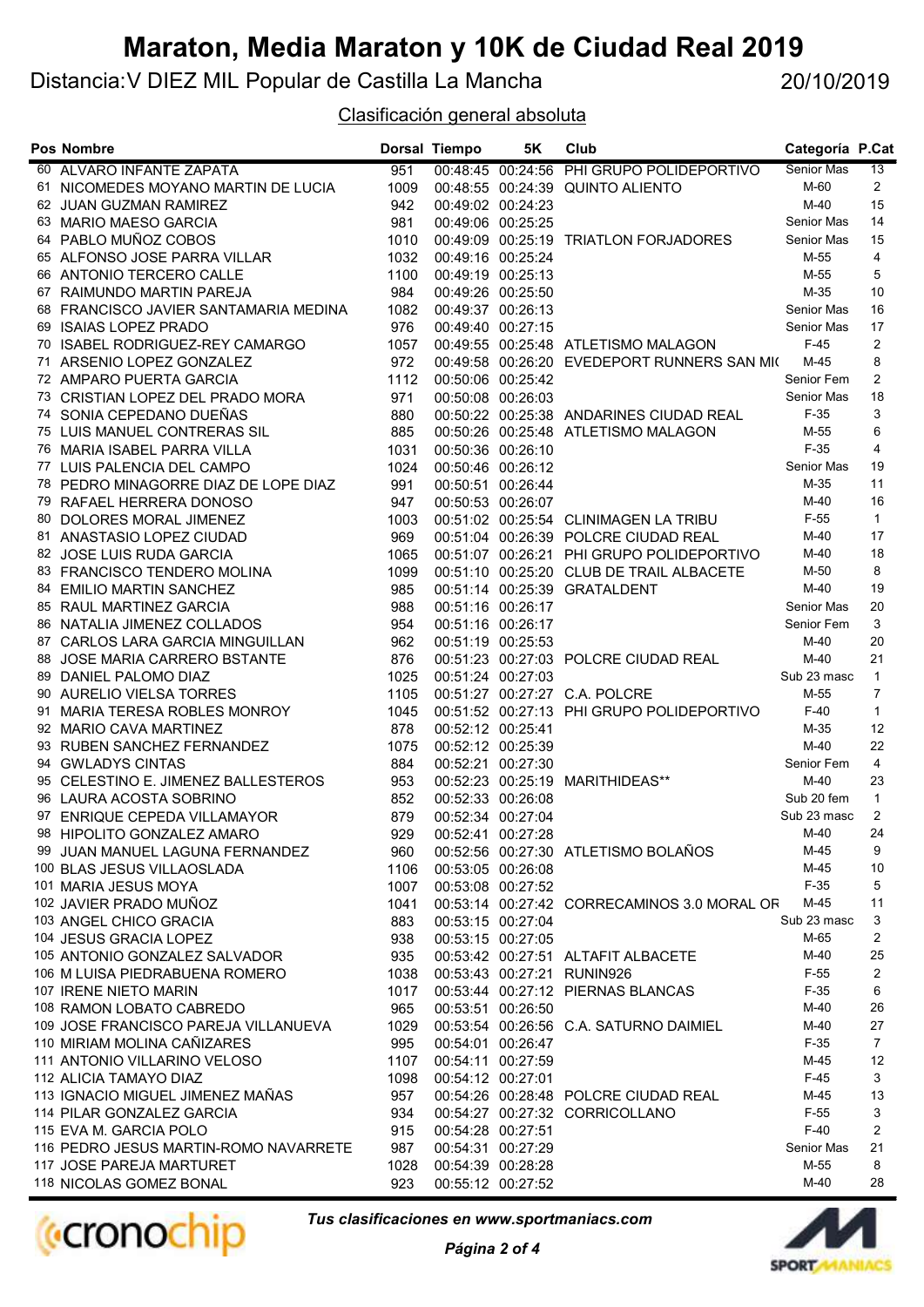Distancia:V DIEZ MIL Popular de Castilla La Mancha

20/10/2019

#### Clasificación general absoluta

| <b>Pos Nombre</b>                                                        |             | Dorsal Tiempo                          | 5K                    | Club                                         | Categoría P.Cat  |                |
|--------------------------------------------------------------------------|-------------|----------------------------------------|-----------------------|----------------------------------------------|------------------|----------------|
| <b>119 JULIO TORRES</b>                                                  | 1101        |                                        |                       | 00:55:15 00:28:56 QUINTO ALIENTO             | $M-50$           | 9              |
| 120 MARIA ISABEL CONTRERAS SIL                                           | 886         |                                        |                       | 00:55:15 00:28:14 ATLETISMO MALAGON          | $F-50$           | $\mathbf{1}$   |
| 121 LOLA ALFARO SANTOS                                                   | 856         | 00:55:18 00:27:59                      |                       |                                              | $F-45$           | 4              |
| 122 SILVESTRE REY GONZALEZ                                               | 1110        | 00:55:20 00:27:44                      |                       |                                              | M-65             | 3              |
| 123 MARIA DE FATIMA REQUENA CABOT                                        | 1042        |                                        |                       | 00:55:23 00:27:57 RUNIN926                   | $F-35$           | 8              |
| 124 JOFFREY CARON                                                        | 875         | 00:55:24 00:28:44                      |                       |                                              | Senior Mas       | 22             |
| 125 MARIA IZQUIERDO                                                      | 952         | 00:55:33 00:28:09                      |                       |                                              | Senior Fem       | 5              |
| 126 JAVIER PARRA PATIÑO                                                  | 1030        | 00:55:36 00:28:21                      |                       |                                              | Senior Mas       | 23             |
| 127 MANUEL RODRIGUEZ QUIROS                                              | 1053        | 00:55:39 00:28:27                      |                       |                                              | M-50             | 10             |
| 128 JUANA MARIA LOPEZ LOZANO                                             | 974         |                                        |                       | 00:55:48 00:27:57 C.D. AVIONETAS             | $F-60$           | $\mathbf{1}$   |
| 129 FRANCISCO JOSE MEGIA TARAZAGA                                        | 989         |                                        |                       | 00:55:55 00:28:44 QUINTO ALIENTO             | $M-40$           | 29             |
| 130 CARLOS GARCIA DIAZ DE MERA                                           | 913         | 00:55:59 00:28:45                      |                       |                                              | $M-45$           | 14<br>15       |
| 131 JAVIER MARTIN-PEREZ CIDONCHA                                         | 986         |                                        | 00:56:00 00:28:44     |                                              | $M-45$<br>$M-45$ | 16             |
| 132 ANTONIO JIMENEZ MARTIN                                               | 958<br>977  |                                        |                       | 00:56:00 00:28:44 POLCRE CIUDAD REAL         | $M-45$           | 17             |
| 133 DANIEL LORENZO CRESPO                                                |             | 00:56:01 00:28:44                      |                       |                                              | $F-50$           | 2              |
| 134 MARIA ISABEL ROMAN MARTIN-ALBO<br>135 NURIA VICTORIA GALVEZ LLOMPART | 1059<br>909 | 00:56:07 00:28:44<br>00:56:20 00:28:52 |                       |                                              | Senior Fem       | 6              |
| 136 ROSA SERRANO RUIZ                                                    | 1089        | 00:56:24 00:28:33                      |                       |                                              | $F-45$           | 5              |
| 137 MARIA TERESA GARCIA-VILLARACO FUENTES                                | 920         | 00:56:24 00:28:34                      |                       |                                              | $F-45$           | 6              |
| 138 ROCIO RUIZ DE LA HERMOSA SANCHEZ V.                                  | 1067        | 00:56:24 00:28:34                      |                       |                                              | $F-40$           | 3              |
| 139 CLARA ISABEL JIMENEZ INFANTES                                        | 956         | 00:56:24 00:28:14                      |                       |                                              | $F-45$           | $\overline{7}$ |
| 140 SUSANA LOPEZ                                                         | 967         |                                        |                       | 00:56:29 00:28:55 ANDARINES CIUDAD REAL      | $F-35$           | 9              |
| 141 JULIA LUNA DIAZ-PINTADO                                              | 978         |                                        |                       | 00:56:33 00:28:49 ANDARINES CIUDAD REAL      | $F-50$           | 3              |
| 142 CANDIDO DE LA TORRE ZAPATA                                           | 892         |                                        |                       | 00:56:33 00:28:50 ANDARINES CIUDAD REAL      | M-50             | 11             |
| 143 ANGEL FRANCISCO CAMACHO GOMEZ                                        | 872         | 00:56:44 00:29:36                      |                       |                                              | $M-45$           | 18             |
| 144 JOSE TOMAS TORRES BUENDÍA                                            | 1102        |                                        |                       | 00:56:47 00:29:03 POLCRE CIUDAD REAL         | $M-45$           | 19             |
| 145 MARIA CRISTINA SIMON GISBERT                                         | 1092        | 00:56:58 00:28:20                      |                       |                                              | $F-50$           | $\overline{4}$ |
| 146 RAMON LOPEZ                                                          | 966         | 00:57:01 00:28:15                      |                       |                                              | Sub 23 masc      | $\overline{4}$ |
| 147 IGNACIO MOSQUEDA MUGURUZA                                            | 1006        | 00:57:07 00:28:49                      |                       |                                              | M-50             | 12             |
| 148 OLGA RODRIGUEZ LOPEZ                                                 | 1051        | 00:57:23 00:29:24                      |                       |                                              | $F-45$           | 8              |
| 149 VENTURA MENDO                                                        | 990         | 00:57:37 00:28:27                      |                       |                                              | Senior Mas       | 24             |
| 150 SILVIA DE ISIDRO                                                     | 891         | 00:57:37 00:28:27                      |                       |                                              | Senior Fem       | $\overline{7}$ |
| 151 JESUS FERNANDEZ-BRAVO PINTO                                          | 906         | 00:57:43 00:29:37                      |                       |                                              | $M-45$           | 20             |
| 152 FELIX JOSE CABALLERO ALAÑON                                          | 869         | 00:57:43 00:29:47                      |                       |                                              | M-50             | 13             |
| 153 JESUS MOYA MEGIA                                                     | 1008        |                                        |                       | 00:57:46 00:29:36 AMIGUETES RUNNIG           | $M-40$           | 30             |
| 154 JULIAN GONZALEZ DIAZ                                                 | 932         | 00:57:46 00:29:36                      |                       |                                              | $M-40$           | 31             |
| 155 SEBASTIAN LAGUIA                                                     | 959         | 00:57:59 00:28:15                      |                       |                                              | Sub 23 masc      | 5              |
| 156 MARIA JESUS RODRIGUEZ SANCHEZ                                        | 1054        |                                        |                       | 00:58:01 00:29:39 ATLANTA RUNNERS            | $F-40$           | $\overline{4}$ |
| 157 FERNANDO ROMERO GOMEZ                                                | 1060        | 00:58:07 00:29:21                      |                       |                                              | Senior Mas       | 25             |
| 158 MANUEL GABRIEL RUANO MONZON                                          | 1063        |                                        |                       | 00:58:22 00:30:09 A.T. MACOTERA PERSIANAS RU | M-55             | 9              |
| 159 REMIGIO GUTIERREZ BLAZQUEZ                                           | 941         |                                        |                       | 00:58:22 00:29:34 A.T. MACOTERA PERSIANAS RU | M-55             | 10             |
| 160 JOSE ALFONSO HERRERA RAMIREZ                                         | 948         |                                        |                       | 00:58:24 00:30:01 A.A. LOS PIELES RUN        | M-40             | 32             |
| 161 ELENA MARIA RODRIGUEZ MARTIN                                         | 1052        | 00:58:35 00:30:17                      |                       |                                              | Senior Fem       | 8              |
| 162 BEATRIZ PATIÑO LARA                                                  | 1033        | 00:58:42 00:30:13                      |                       |                                              | $F-40$           | 5              |
| 163 JESUS J. SANCHEZ DE LA NIETA LOPEZ                                   | 1074        | 00:58:42 00:30:14                      |                       |                                              | M-45             | 21             |
| 164 JUAN SALCEDO CALVO                                                   | 1072        | 00:58:42 00:30:14                      |                       |                                              | M-50             | 14             |
| 165 ANA RUANO MAYO                                                       | 1064        | 00:58:48 00:29:55                      |                       |                                              | Senior Fem       | 9              |
| 166 RAUL MORAGA MIGUEL                                                   | 1002        |                                        |                       | 00:58:59 00:30:31 TRIATLON FORJADORES        | Senior Mas       | 26             |
| 167 VICENTE LOPEZ MUÑOZ                                                  | 975         |                                        | 00:59:02 00:30:57 NGM |                                              | M-45             | 22             |
| 168 ANGEL LOPEZ CASTELLANOS                                              | 968         |                                        |                       | 00:59:03 00:30:08 AMIGUETES RUNNING Y +      | M-55             | 11             |
| 169 ANGEL GOMEZ FERNANDEZ                                                | 924         | 00:59:30 00:30:06                      |                       |                                              | M-45             | 23             |
| 170 MARIA DOLORES GARCIA BENITEZ                                         | 910         | 00:59:30 00:30:06                      |                       |                                              | $F-40$           | 6              |
| 171 JUAN MANUEL DOLZ MIQUEL                                              | 901         | 00:59:34 00:30:30                      |                       |                                              | M-40             | 33             |
| 172 ANDRES CORDOBA GONZALEZ                                              | 1111        | 00:59:34 00:30:29                      |                       |                                              | M-40<br>M-50     | 34<br>15       |
| 173 ANGEL NARANJO VELDUQUE                                               | 1014        | 00:59:43 00:30:11                      | 00:59:46 00:29:50     |                                              | $F-50$           | 5              |
| 174 YOLANDA MIRALLES HERREROS<br>175 NURIA CALLE FERNANDEZ               | 993<br>871  |                                        |                       | 00:59:55 00:30:05 LOS SIMPLES                | $F-45$           | 9              |
| 176 ANTONIO JESUS DIAZ MORA                                              | 898         | 00:59:57 00:30:24                      |                       |                                              | M-40             | 35             |
| 177 JOSE MANUEL DIAZ MORA                                                | 899         | 01:00:09 00:30:24                      |                       |                                              | M-50             | 16             |



Tus clasificaciones en www.sportmaniacs.com